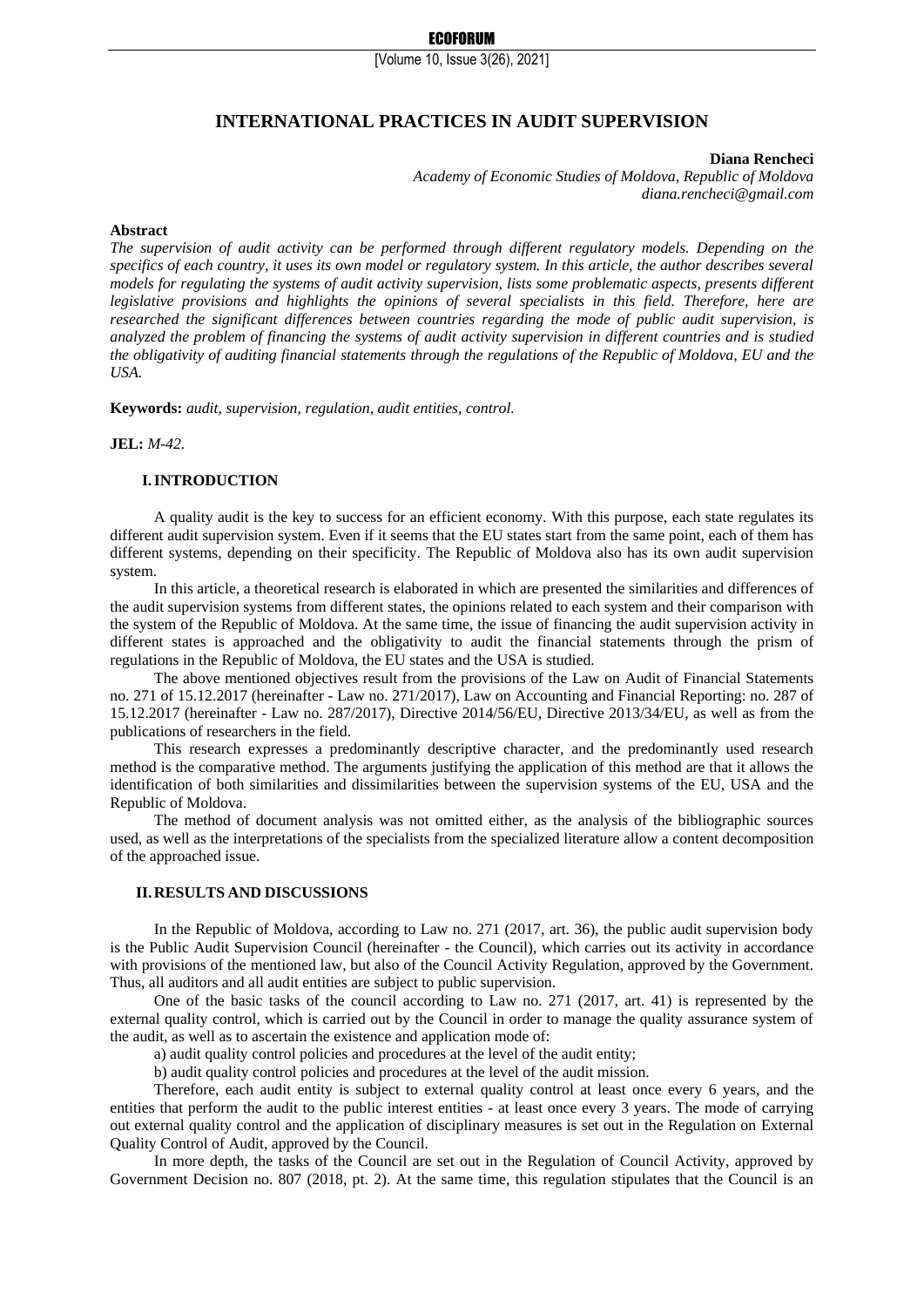autonomous public institution with the status of legal person, responsible for public audit supervision, has an autonomous budget, bank accounts in the single treasury account of the Ministry of Finance and operates based on the principles of self-management (GD 807, 2018, pt 3).

In the opinion of economist Ciobanu (2016), an important issue related to the proper organization of the audit activity supervision system is the financing of these activities. The sources available for this purpose must be sufficient to remunerate the work of inspectors, who must have a high level of professional training, accordingly, must be well paid for their work.

In the Republic of Moldova, the Council is financed from payments and dues made by auditors and audit entities, from subsidies from the state budget received through the Ministry of Finance and from other payments and dues (Law 271, 2017, art. 39).

EU countries use three forms of financing the organization's activity with audit supervision functions (Ciobanu, 2016):

(a) financing from the state budget: Austria, Bulgaria, Latvia, Lithuania, Croatia, Estonia;

(b) funding by the audit profession: audit firms and/or auditors: Denmark, Finland, France, Germany, Sweden, USA;

(c) mixed funding from the state budget and from the audit profession (audit firms, auditors): Hungary, Italy, Ireland, Luxembourg (90% - state budget; 10% - fees from audit firms), Malta (50% - state budget; 50% audit profession); Poland (80% - state budget; 20% - audit firms), Romania (40% - state budget; 60% accounting profession (CECCAR [Body of Expert and Licensed Accountants of Romania] - 38%) and audit (CAFR [Chamber of Financial Auditors of Romania] - 22%).

In our opinion, the type of financing is dictated by the budgetary possibilities of the state and the market of audit services in each state. Based on the level of development of audit services in the Republic of Moldova, as well as the size of market and the low demand for services, we consider that a full funding of the audit profession by audit firms and/or auditors would be too heavy a burden on their shoulders. At the same time, a total financing from the state budget would be too much a burden for the state, especially in the economic conditions of the Republic of Moldova. Therefore, we believe that mixed financing is the best solution at the moment.

At European Union level, the conditions for the authorization and registration of persons carrying out statutory audits, the rules applicable to those persons as regards their independence, objectivity and professional ethics, and the framework for their public supervision are laid down in Directive 2006/43/EC (Directive 2014/56/EU, 2006, pt 1).

Respectively, Directive 2006/43/EC recommends that in order to improve the credibility and transparency of quality assurance checks carried out in the EU, Member States' quality assurance systems should be monitored by the competent authorities designated by the Member States for public supervision of statutory auditors and audit firms. Quality assurance audits are intended to prevent and address any deficiencies in the conduct of statutory audits. In order to ensure that the quality assurance reviews are sufficiently comprehensive, the competent authorities should take into account, when making such reviews, the scope and complexity of the work of statutory auditors and audit firms (Directive 2014/56/EU, 2006, pt 14).

In the opinion of the scientist Hategan C.D. (2020), all EU Member States have transposed the provisions of the European Directive in a different way from country to country, and the analysis of practical implementation could not identify a common criterion for some countries, except the one that some countries were in the extreme of leaving all tasks to the supervisory authority, while other countries were in the opposite extreme to limit its powers and give more powers to professional bodies.

The Republic of Moldova is located more towards the camp of states where all the attributions are in charge of the supervisory authority. This form of supervision is more characteristic of Eastern European states (former socialists countries - Slovakia, Romania, Bulgaria, etc.), as well as Finland and Greece. To the opposite pole are the states of Central and Western Europe (Germany, France, the Czech Republic, etc.), in which most supervision responsibilities rest with professional bodies.

We believe that for developed countries, where professional bodies and auditors have a secular tradition and have an advanced culture of audit activity, they may assign audit supervision responsibilities to professional bodies. However, for countries in transition, such as the Republic of Moldova, where a tradition of auditing has not yet been formed, the supervision activity should be the total or majority task of the state authorities.

Researcher Lohlein L. (2015) identifies four institutional models of regulation, from self-regulated bodies to those regulated and formally and fully managed by the state:

1. *Regulation through an inter pares review system* - a system in which operational activities, for example, external quality assurance inspections, are delegated to a national body of professional accountants. The way in which professional bodies regulate and monitor their members is supervised by the supervisory authority in that country. This authority is not directly involved in the day-to-day regulatory process. This system can be found in Estonia, Ireland, Greece and Austria.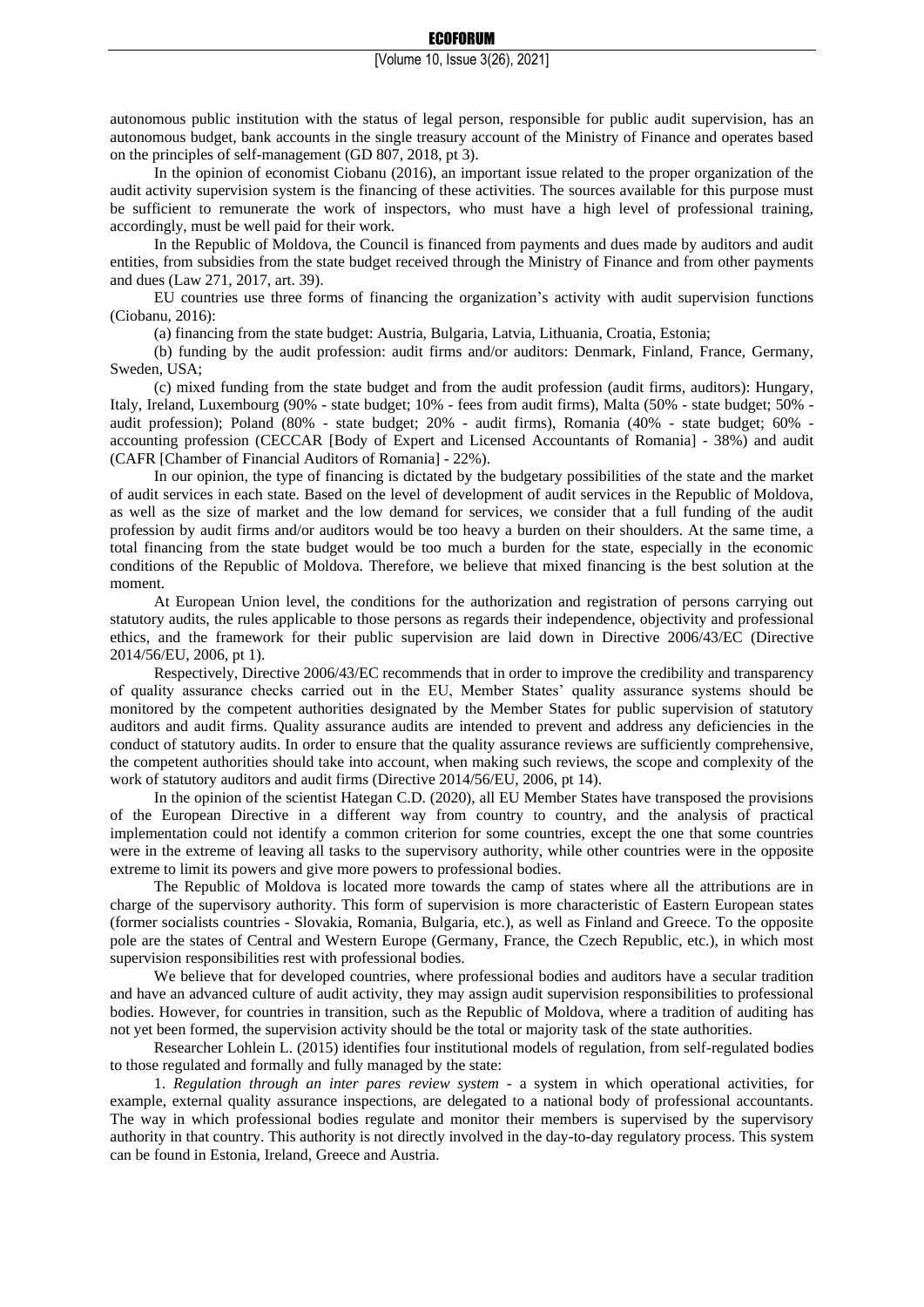2. *Supervision undertaken on professional bodies* - professional bodies are supervised by a Council, Commission or Committee which has ultimate responsibility and has the right to access any information on supervision issues and to take part in any supervisory activity. This approach is taken over by most EU member states and can also be found in Belgium, Croatia, France, Romania, Portugal, etc.

3. *Regulation through independent regulatory agencies* - the integration of supervision system into a regulatory agency, either by adding audit supervision as an additional task to an existing financial market supervisory authority or by setting up a new authority. This approach is adopted by the USA, Italy, Great Britain, Bulgaria, etc.

4. *Regulation through administrative agencies* - regulatory authority equipped with its own resources and its own staff. These entities are organized "as a governmental authority" under the auspices of the Ministry of Justice (Sweden), the Ministry of Economy and Business (Denmark), the National Ministry of Economy (Hungary) or are part of the internal structure of a ministry, as is the case in Latvia.

Therefore, we note that there are significant differences between states regarding the way of public audit supervision. In our opinion, the model of the Republic of Moldova is more similar to that of regulation through administrative agencies.

In the Russian Federation, according to the Federal Law on Audit Activity no. 307-FZ of 30.12.2008 (2008, art. 22), it is mentioned that the control (supervision) of the state over the activities of the self-regulatory organizations of auditors is performed by an authorized federal body.

The powers of this body are to supervise the self-regulatory organizations' compliance with the requirements of the mentioned federal laws and other adopted legislative acts. Therefore, this body performs state control over the activities of self-regulatory organizations of auditors in the form of scheduled and unscheduled inspections, no more than once every two years, in accordance with the inspection plan approved by the authorized federal body.

From the above-mentioned, we deduce that the form of audit supervision in the Russian Federation is closer to that of European countries such as: Belgium, Croatia, France, Portugal, etc. and is characterized by the form of supervision exercised over professional bodies (Council, Commission or Committee). This form has also some tangents with the form of supervision in the Republic of Moldova, especially through the Council, only that the Council directly controls auditors and all audit entities, but in the Russian Federation, this body controls auditors' self-regulatory organizations.

In the Republic of Belarus, according to the Law on Audit Activity no. 56-Z of 12.07.2013 (2013, art. 5), based on the specifics of this state, it is mentioned that the state regulation of audit activity is performed by the President of the Republic of Belarus, the Council of Ministers of the Republic of Belarus, the National Bank, the Ministry of Finance.

However, according to the mentioned law (2013, art. 9), the Audit Chamber is a single autonomous body of audit organizations and auditors - individual entrepreneurs. This is a legal entity that is a non-profit organization based on the mandatory membership of audit organizations, auditors - individual entrepreneurs. Therefore, all audit organizations and auditors must be members of this structure. The Audit Chamber has the right to exclude audit organizations and auditors from its composition in case of non-compliance with the legal provisions. In turn, the Audit Chamber of the Republic of Belarus is supervised by the Ministry of Finance of that state.

The form of organizing supervision of audit activity in the Republic of Belarus is exercised over professional bodies, following the model of the Russian Federation and other European countries such as Belgium, Croatia, France, etc.

A problematic situation is related to the obligativity to audit the financial statements. In the Republic of Moldova, according to Law no. 287/2017 (2017, art. 22), the individual financial statements of medium and large entities, of public interest entities and the consolidated financial statements of groups are subject to mandatory audit.

From the international practice (Botez, 2019), we notice that, for example, in the USA only public companies have the obligation to have audited financial statements, i.e. those companies that are of public interest (not only state companies). The other companies do not have this obligation, but good practices and contract provisions may establish that the financial statements be audited. Also, for companies requesting credits, banks may request the audit or even shareholders who do not permanently participate in the company's activities may request the intervention of the auditor.

In the European Union, according to Directive 2013/34/EU (2013, pt 43), annual financial statements and consolidated financial statements are recommended to be audited, except for the annual financial statements of small enterprises, which should not be subject to the auditing obligation whereas auditing can be an important administrative task for this category of enterprises, but for many small enterprises the same persons are both shareholders and management bodies and therefore need to a lesser extent third-party certification of the financial statements. However, this Directive does not prevent Member States from requiring an audit of small